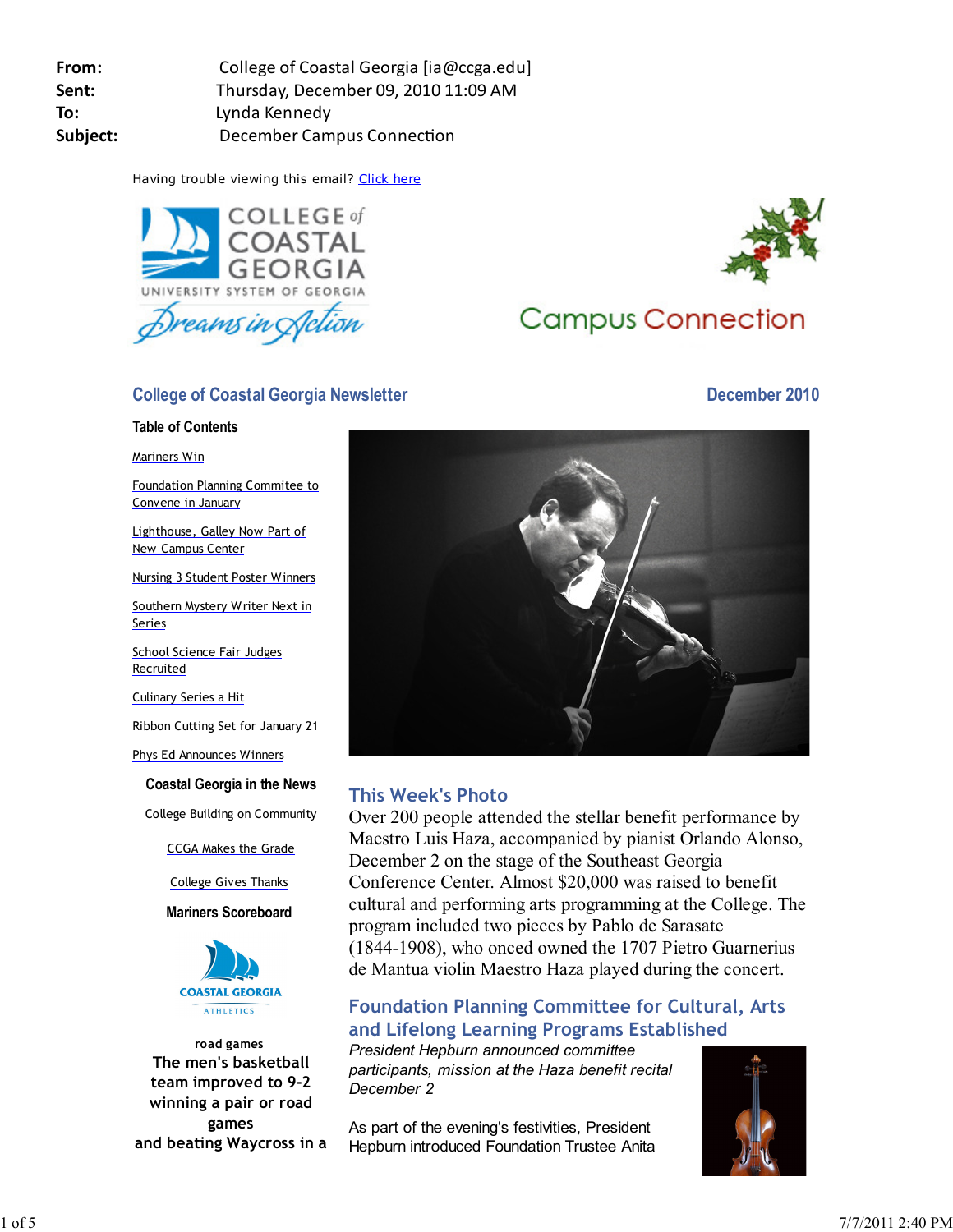**home game "white out."**

**The next home game is December 14, 7:30 pm vs. Middle Georgia Tech.**

#### **Click here for the complete schedule**

#### **Go Mariners!**

**Upcoming Birthdays**



#### **December**

11 - Kent Layton

- 18 Angela Salmon
- 20 Claudia Senior
- 27 Belete Muturo
- 30 German Vargas

#### **Early January**

5 - Sanforia Axson 7 - David Nentwick 12 - Gracia Toubia-Stucky

#### **Farewells**

The following staff members are retiring as the year winds to a close:

> Dec 1 - Beverly James Jan 1 - Bill Riddle

#### **Connect to Campus**

Let us help you get the word out about campus news and happenings. Send your information for Campus Connection to the Advancement Office: ia@ccga.edu

#### **December Calendar**



**1-31 - Holidays in History Guided Tours** 

Timmons as chair of the new Foundation committee, which convenes effective January 1, 2011, and recognized the other committee



members present. Trustee Willou Smith will serve as vice chair. Community participants include Millard Allen, Alice Barlow, Shirley Douglass, Julie Epstein, Norman Haft, Maestro Luis Haza, Heather Heath, Robert Klem, Malinda Jolley Mortin, Diana Murphy, Terry Readdick, Nathaniel Roper, Mark Spaulding, Abney Whitehead and Mildred Huie Wilcox.

The Planning Committee is charged with:

Conducting a needs/demand analysis for arts, cultural affairs and personal development programming;

Planning programming responsive to community interests; Determining affordability, viability and sustainability of programming options; and

Developing leadership to support long-term programming. The Planning Committee is to serve as a catalyst and resource for community collaboration. The purpose of such planning is to expand, cultivate and sustain quality arts, cultural enrichment, and personal development in the coastal Georgia region, as developed by community organizations and hosted on campus by the College. By year-end 2011 the Committee is expected to develop and recommend an initial programming plan.



## **Mariner Inspiration Results in Creative Naming**

*Andrew Smith announces student winners of contest* It's official. When the new Campus Center opens next summer, the bookstore will be known as "The Lighthouse" and the dining services with be "Mariner's Galley."

Danielle Siekkinen and Darby Chancey submitted "Mariner's Galley" and will each receive a 30-meal plan valued at \$185. Ashley Miller submitted "The Lighthouse" and will receive a \$200 Book Scholarship Credit. The awards are effective with the Fall 2011 semester.

## **Nursing 3 Student Teams Create Community Education Posters**

*Class assignment results in competition with posters to be displayed throughout the community*

Nursing 3 Associate Degree students were tasked with creating posters on diverse cultures' health care beliefs and childbearing practices. The

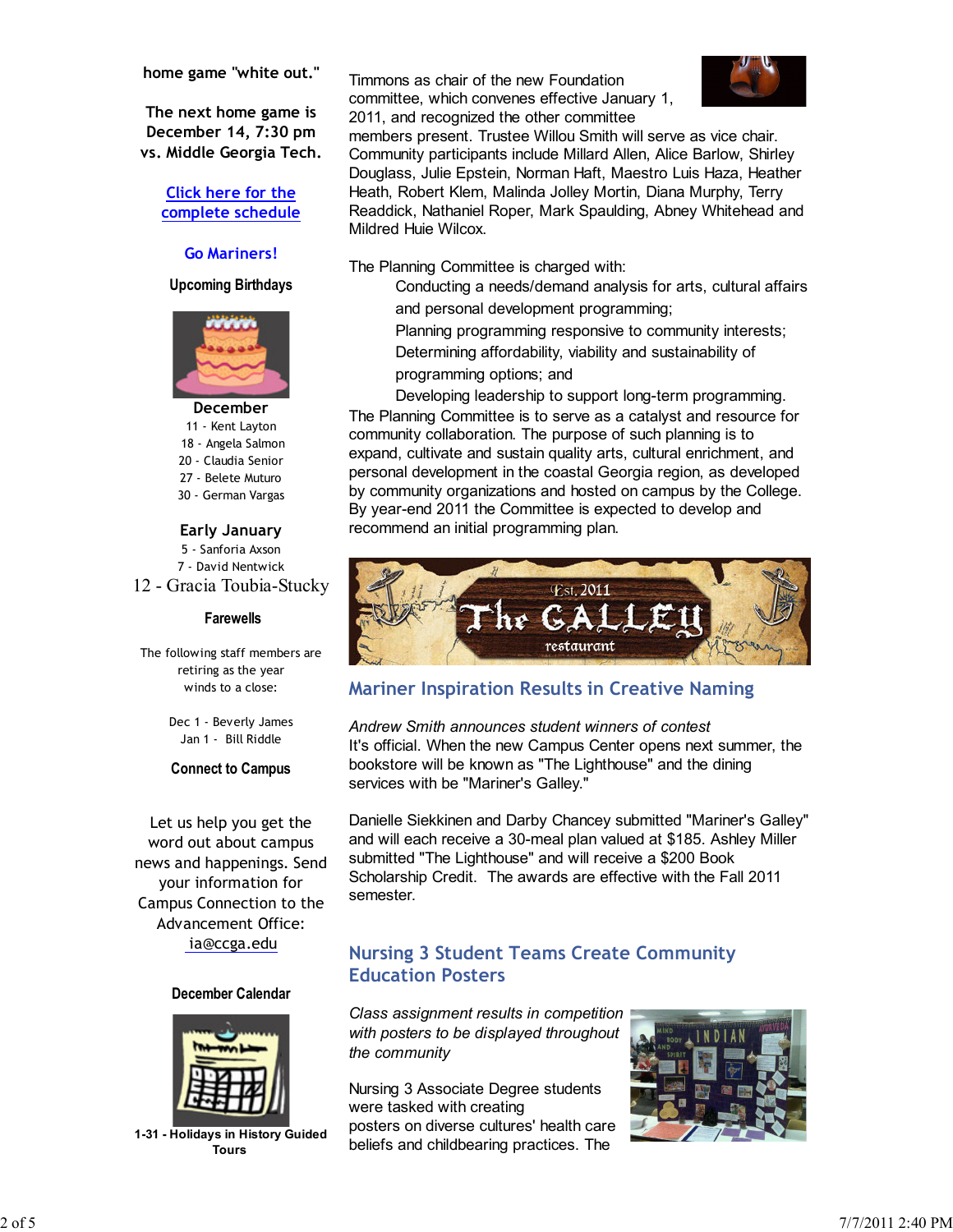11 a.m.-3 p.m. Jekyll Island Historic District

**6-27 - Letters to Santa** Annual Posting of Children's Letters Southeast Georgia Health System Outpatient Care Center Art Gallery Brunswick

**8-13 - Exam Week**

**10-11, 17-19 - Dickens' Christmas Carol** Ritz Theatre Brunswick

> **11 - Jingle Bell Run Benefit for CASA Kids** 9 a.m. Jekyll Island

**11 - Christmas Tour of Homes** Cassina Garden Club 10 a.m.-4 p.m.

St. Simons Island

**11 - Holiday Family Fun Day** 

**11 - A Dickens' Feast** 7:30 p.m. Jekyll Island Club Hotel Grand Dining Room

**12 - Winter Concert** Coastal Youth Symphony 3 p.m. Glynn Academy Auditorium

**12 - Santa at Crane Cottage** 11: 30 a.m.-2p.m. Jekyll Island Historic District

**12 - Sea-son's Greetings** Santa Comes to the Georgia Sea Turtle Center Noon Jekyll Island

**13 - Faculty & Staff Campus Christmas Party** 12:15 p.m. Lobby of the Science Building

**16 - Colonial Life in Georgia** 7 p.m. Brunswick Library

**19 - Piano Christmas Concert** 4 p.m. Jekyll Island Club Hotel

**20-24 - Christmas Bagpiper** 4 p.m. Jekyll Island Club Hotel

**24-31 - Campus Closed for the Holidays**

posters were judged by faculty and staff. Beverly Rowe, Associate Professor of Nursing, revealed the student teams receiving top points.

- 1st Place: Brunswick 7 Ethnic Group Indian Health Care beliefs/practice. Class members: Carden Price, Camille York, Tina Stephens, Andrea Moore, Melanie Todd, Deborah Barnes, Tracey DeWitt, and Merissa Furlong.
- 2nd Place: Brunswick 8 Ethnic Group Chinese Childbearing practices. Class members: Suzanne Harper, Lacie Summerour, Harmony Kellerman, Valencia Davis, Erin Scoggins, Ginny Walker, Vivian Wallace, and Carmen Green.
- 3rd Place: Brunswick 5 Ethnic Group Gullah Childbearing practices. Class members: Brandy Weddel, Holli Bailey, Pamela Cyr, Kim Jandzinski, Molly Orozco, Wendy Korioth, Dorothy Snyder, and Cecelia Brown.

### **Dr. William Rawlings, Jr., Next Southern Storyteller, on** *Death of Small Town Georgia*

Mystery writer William Rawlings, Jr., will discuss his most recent work at the next Southern Storytellers event Thursday, January 20, 5:30 p.m. in the Southeast Georgia Conference Center. The series benefits the College of Coastal Georgia Foundation Annual Fund.



A native of Sandersville, Georgia, where he is a practicing primary care physician, Dr.

Rawlings has five published mysteries: *The Mile High Club, Crossword, The Tate Revenge, The Rutherford Cypher* (optioned for a movie)*,* and *The Lazard Legacy. CNN* host Nancy Grace described *The Mile High Club:* "An incredible read! What a page-turner with an intricate plot line! It took all my strength not to race to the last page to find out who-dun-it!" Best-selling author Steve Berry wrote: "Our worst national security nightmare mixed with cutting edge technology - that's *The Tate Revenge.* Bill Rawlings is onto something."

The \$25 tickets, which include a reception following the presentation, are available through the College Advancement Office, 912.279.5702.

The final Storyteller in the 2010-2011 series is folksinger Kate Campbell, February 17.

More about Dr. Rawlings and the title's source.

#### **Oglethorpe School Seeks Science Fair Judges**

Meloday Browning, Instructional Coach at Oglethorpe Point Elementary School on St. Simons Island needs volunteers to help judge the school science fair January 13 between 8 a.m. and 4 p.m. To volunteer, contact Browning at 912-638-6200 ext. 5641.

**Culinary Series A Sell-Out**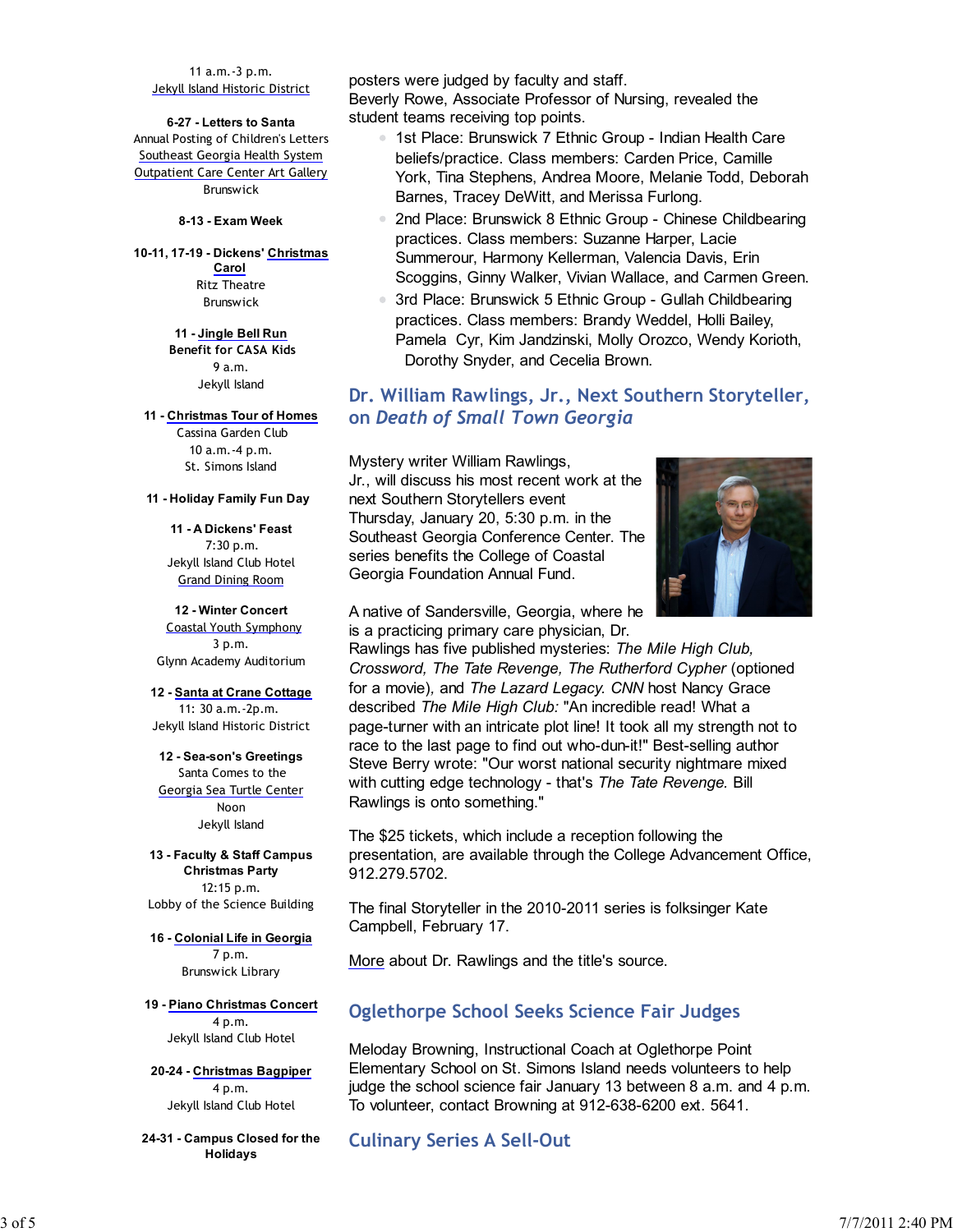**30 - New Year's Bluegrass Festival** 3-day event Jekyll Island

**Jan 1-Feb 28 - Island Treasures** Jekyll Island

**Jan 3 - All-campus Meeting** 2 p.m. Southeast Georgia Conference Center

**Jan 10 - Campus Coastal Cafe and Fitness Center Re-open**

Walter Wright, Assistant Professor and program coordinator of the Hospitality Management and Culinary Arts programs, is all smiles about the success of the six-night fine dining series beginning in January. The student project is fully subscribed.

The dinners, prepared and served by the students, will be offered January 26, February 23, March 9, March 30,



and April 13, with a special Valentine's Day dinner February 14. Meals will be served in the dining room of the Camden Center. The culinary program is fully accredited by the American Culinary Federation.

#### **Ribbon Cutting to Celebrate Campus Event**

The scaffolding has been removed. The trees are planted. The sod is down. The date is confirmed. The Ribbon Cutting Celebration for the new Health and Science Building will be held Friday, January 21, at 11 a.m.



In announcing the event, President Hepburn noted, "This celebration will signify our opening the first

new academic building on the Main Campus in nearly three decades; it promises to be a wonderful celebration."

The Health and Science Building is the new home for Nursing as well as the Radiological and Clinical Lab Technology programs at the College. With approximately 45,000 square feet of instructional space, the \$15.8 million project provides state-of-the-art laboratories, observation areas, patient exam areas, a 125-seat tiered classroom, and an AV control room.

The patient simulator lab is a key feature, as well as the science education learning center lab. Other laboratories include fundamentals, health assessment, microbiology, anatomy and physiology, chemistry, and computer.

The science education learning center lab will be used by teacher education students, health sciences students, and current teachers seeking continuing education opportunities. During the summer, the learning center lab will be available for science camps and other youth programs.

The design of the building focuses specifically on optimizing the students' learning experiences. In addition to instructional space, the building offers seminar, small group, and quiet-study rooms.

Tours of the building and a reception will follow the ribbon cutting.

#### **Phys Ed Department November Results** *Teresa Peeples Lists Turkey Trot Fun Run Results and Nutrition Poster Winners*